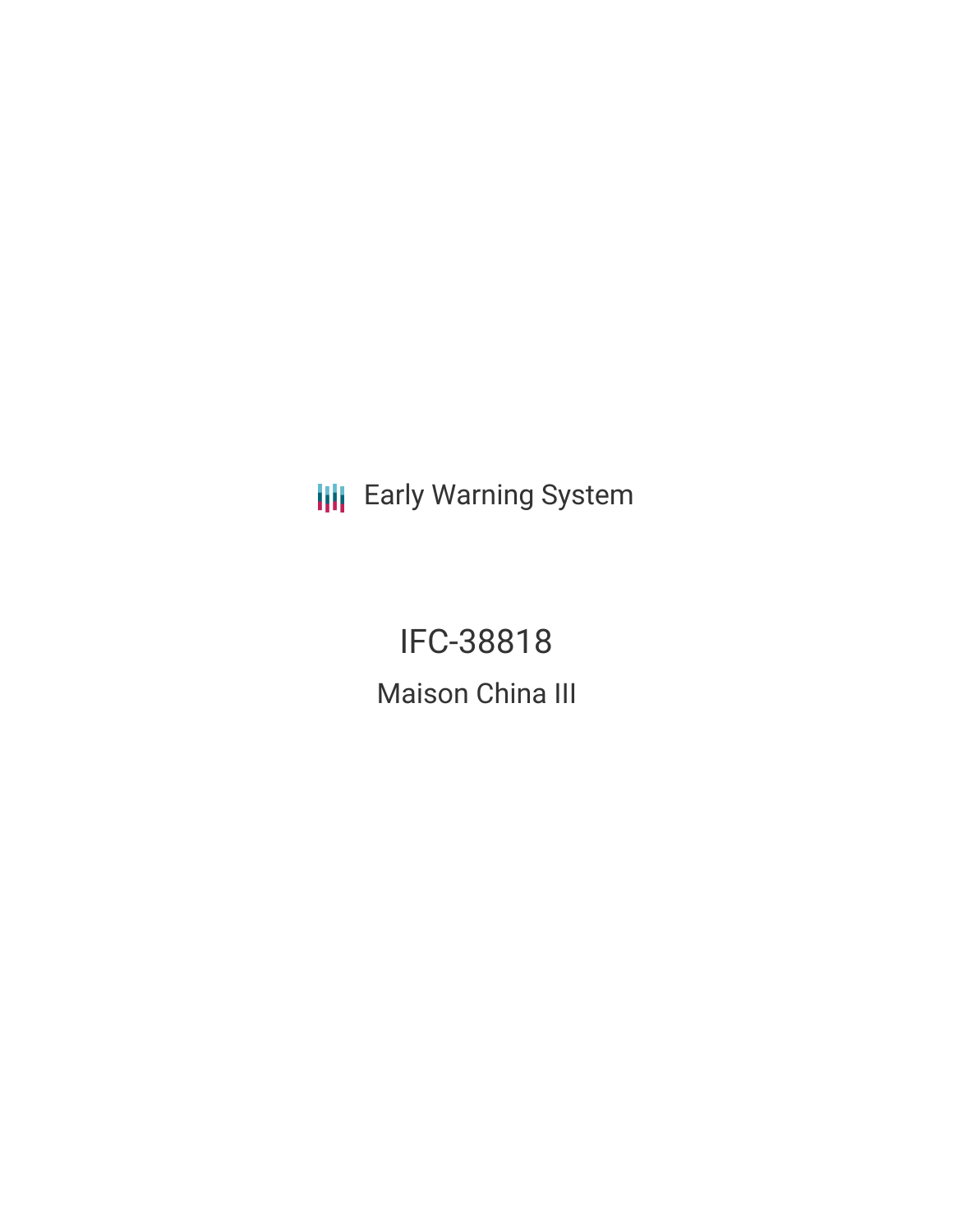| <b>Countries</b>               | China                                   |
|--------------------------------|-----------------------------------------|
| <b>Financial Institutions</b>  | International Finance Corporation (IFC) |
| <b>Status</b>                  | Proposed                                |
| <b>Bank Risk Rating</b>        | FI.                                     |
| <b>Voting Date</b>             | 2016-10-15                              |
| <b>Borrower</b>                | MAISON CAPITAL FUND L.P.                |
| <b>Sectors</b>                 | Finance                                 |
| <b>Investment Type(s)</b>      | Equity                                  |
| <b>Investment Amount (USD)</b> | \$20.00 million                         |
| <b>Project Cost (USD)</b>      | \$25.00 million                         |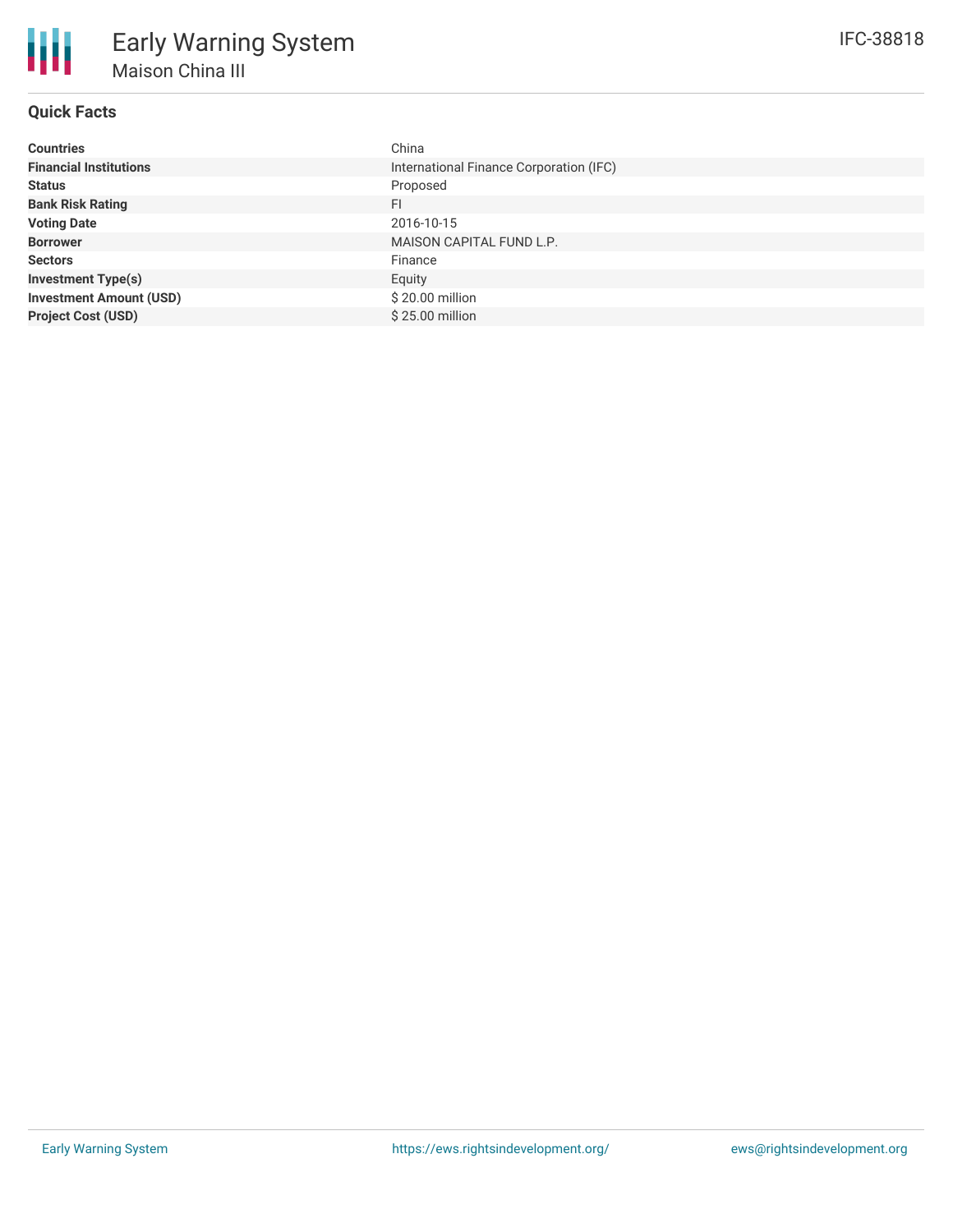

## **Project Description**

Maison Capital Fund L.P. ("Maison Capital" or the "Fund") is a 10 year closed-end generalist private equity fund targeting fastgrowing mid-market companies in China. The Fund is seeking to raise \$200 million in total committed capital.

The Fund will be managed by Maison Capital Management Limited, an independent private equity manager (the Manager). The Partners of the Fund are Messrs. Wenli Cui, Roger Wu and Zirui Tian.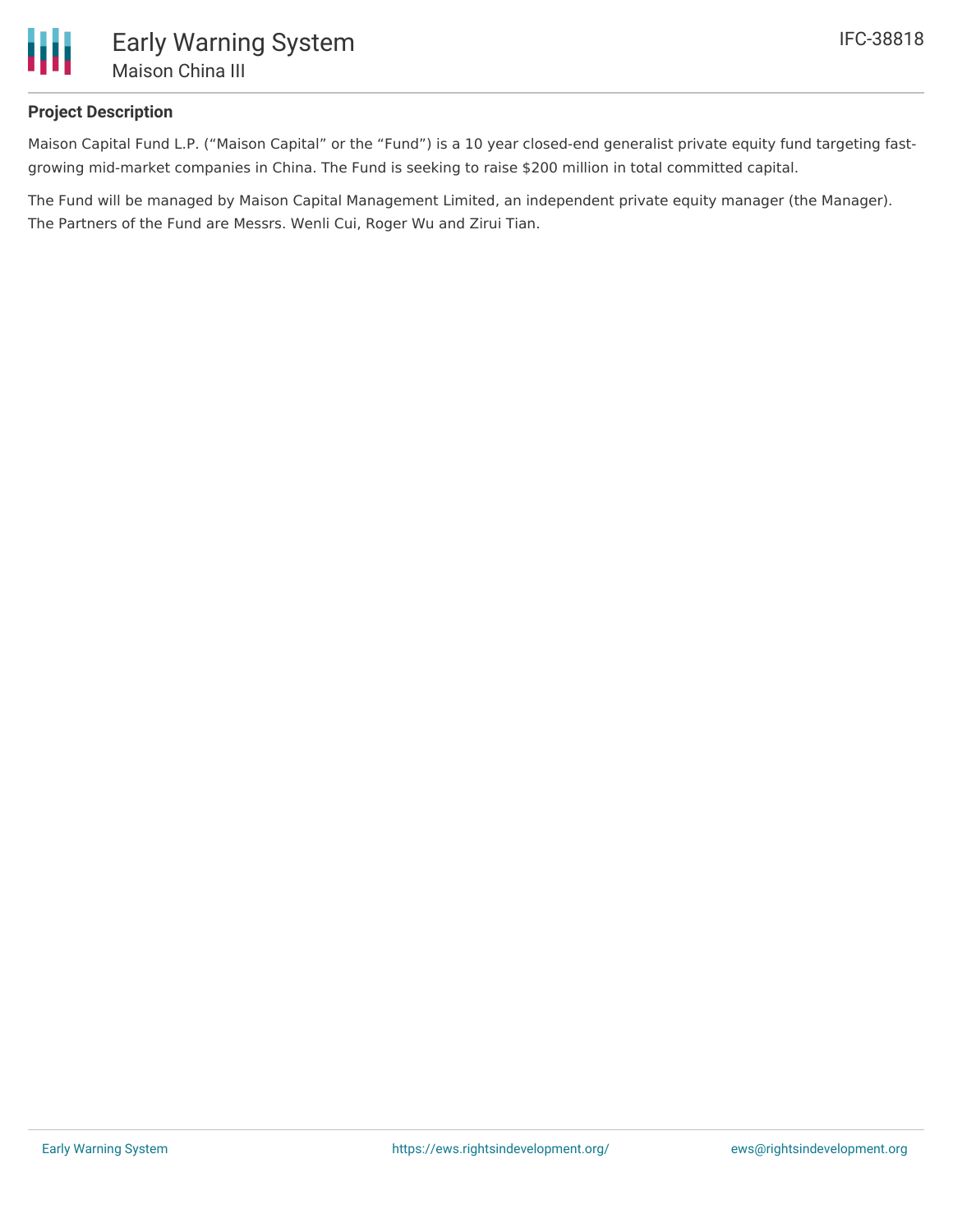## **Investment Description**

• International Finance Corporation (IFC)

# **Financial Intermediary**

Financial Intermediary: A commercial bank or financial institution that receives funds from a development bank. A financial intermediary then lends these funds to their clients (private actors) in the form of loans, bonds, guarantees and equity shares. Financial intermediaries include insurance, pension and equity funds. The direct financial relationship is between the development bank and the financial intermediary.

[Maison](file:///actor/889/) Capital (Financial Intermediary)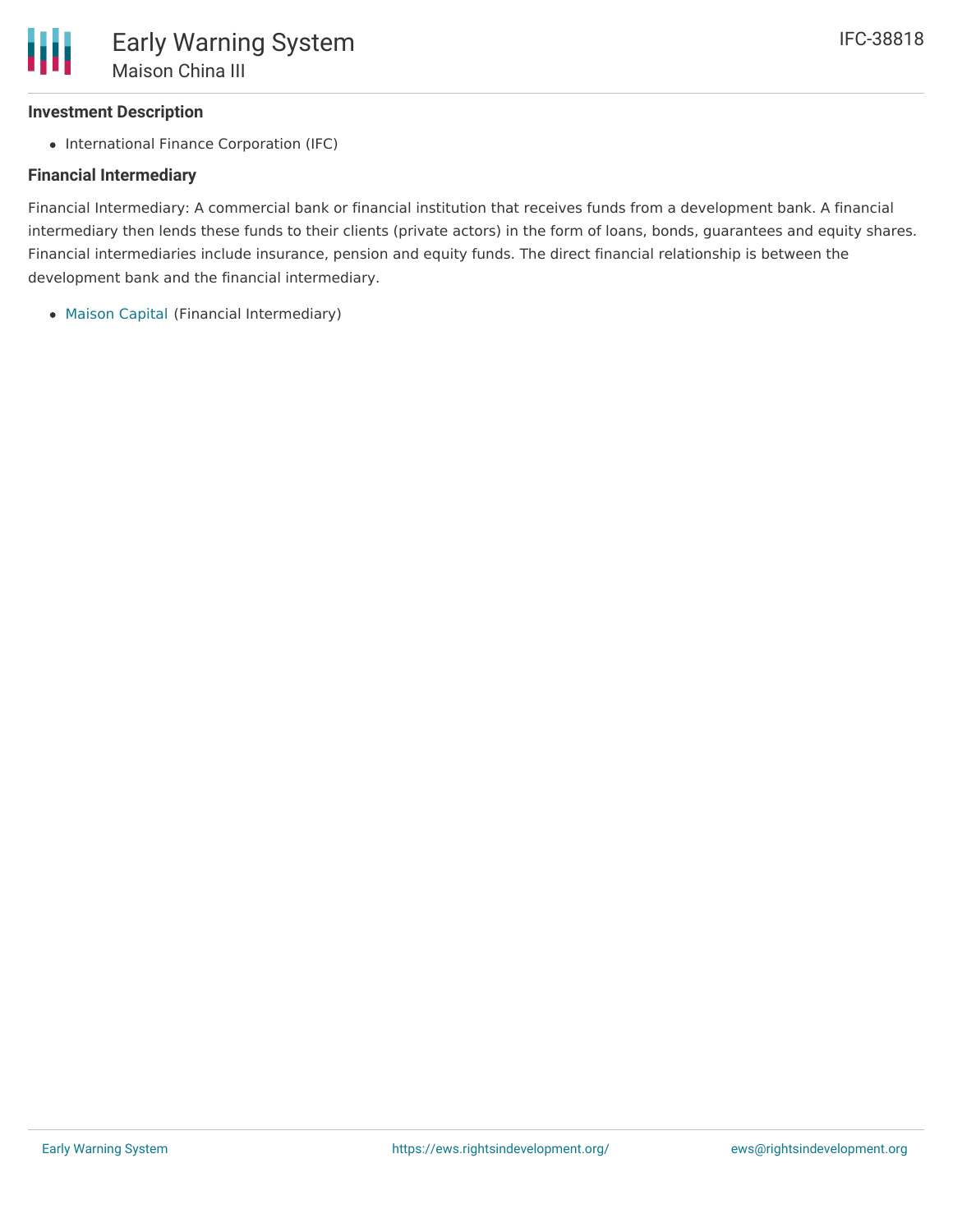

# **Private Actors Description**

The Fund will be managed by Maison Capital Management Limited, an independent private equity manager (the Manager). The Partners of the Fund are Messrs. Wenli Cui, Roger Wu and Zirui Tian.

Maison Capital is a venture capital firm specializes early and growth stage of investments. The fund prefers to invest in consumer lifestyle, consumer healthcare service, and consumer technology sectors. It seeks to invest in China with focus on Suzhou in Jiangsu Province, Shenzhen in Guangdong Province, and Shanghai. Maison Capital was founded in 2004 and is based in Shenzhen, China with additional offices in Beijing, China and Hong Kong.